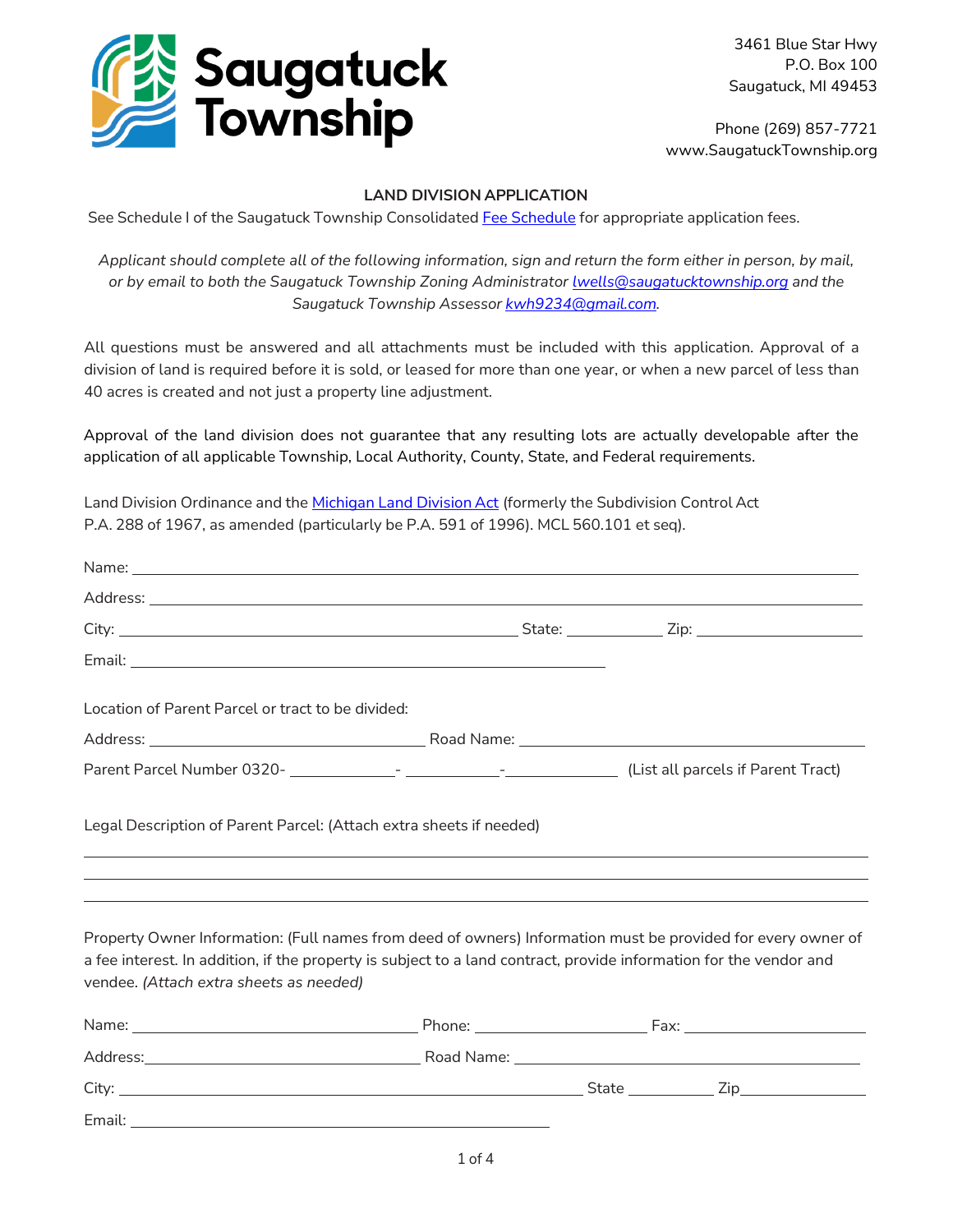

Phone (269) 857-7721 www.SaugatuckTownship.org

## **LAND DIVISION APPLICATION**

| Applicant Information: (If not property owner)                                                      |  |
|-----------------------------------------------------------------------------------------------------|--|
|                                                                                                     |  |
|                                                                                                     |  |
|                                                                                                     |  |
| Proposal: Describe the division(s) being proposed: ______________________________                   |  |
| Number of new parcels _________ (Two or more new parcels + remaining parent require STFD review.)   |  |
| Intended use (residential, commercial, etc.) [18] Montended use (residential, commercial, etc.)     |  |
|                                                                                                     |  |
|                                                                                                     |  |
|                                                                                                     |  |
|                                                                                                     |  |
|                                                                                                     |  |
|                                                                                                     |  |
| The division of the parcel provides access to an existing public road by: (Check one)               |  |
|                                                                                                     |  |
| $\square$ A new public road: Name $\square$                                                         |  |
|                                                                                                     |  |
| □ A new easement or private road: Proposed Name ________________________________                    |  |
| $\Box$ Private road/public road require approvals from Township and Fire District                   |  |
| Attach a legal description of the proposed new easement, private road, or shared driveway. Future   |  |
| Divisions:                                                                                          |  |
| The number of future divisions that might be allowed but not included in this application:          |  |
| The number of future divisions being transferred from the Parent to another parcel: _______________ |  |

Identify the other parcel:

(See [Section 109\(](http://www.legislature.mi.gov/(S(zou1qzlr4sjcxa24zvlbbnnw))/mileg.aspx?page=getobject&objectname=mcl-560-109&query=on&highlight=109)2) of the Act. Make sure your deed includes both statements as required in Section 109(3) &  $109(4)$  of the Act.) If a roadway maintenance agreement is required, provide a copy of that agreement.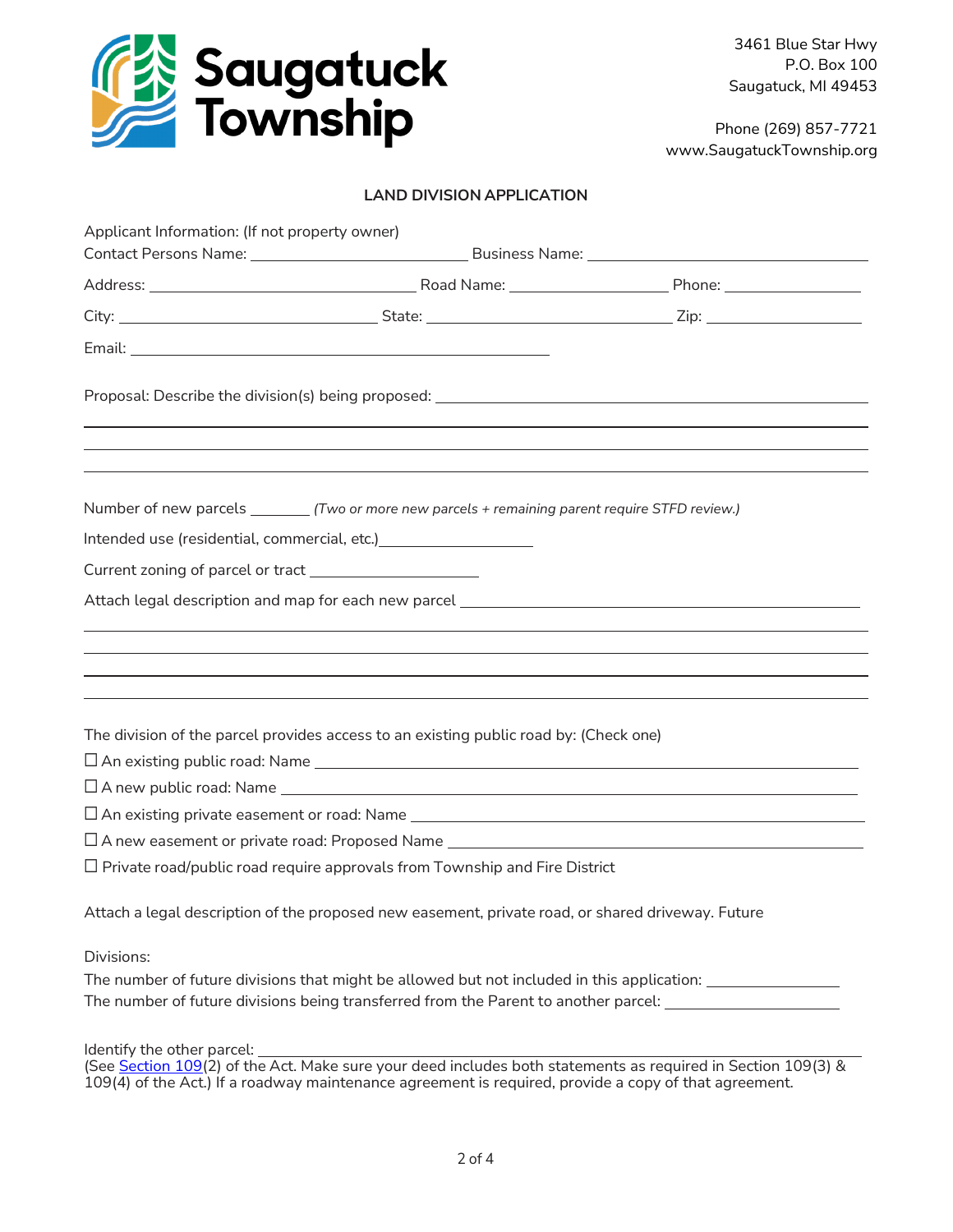

Phone (269) 857-7721 www.SaugatuckTownship.org

## **LAND DIVISION APPLICATION**

Development Site Limitations: Check each that represents a condition that exists on any part of the parcel:

 $\Box$  Is in a Critical Dunes Area;  $\Box$  Is a river or lake property;  $\Box$  Includes a wetland;

□ Is in a High-Risk Erosion Area; \_\_\_\_\_\_\_\_\_\_\_\_\_Includes a beach: \_\_\_\_\_\_\_\_\_\_\_\_\_Is within a flood plain;

☐ Includes slopes of more than 25% or steeper; Is on muck soils or has severe limits for septic systems

 $\Box$  Is known or suspected to have an abandoned well, underground storage tanks, or contaminated soils

Attachments: (All attachments must be included) Letter each as shown here.

□ Application fee of \$ \_\_\_\_\_\_\_\_

☐ Evidence of all interests of fee ownership or land contract vendee interest.

 $\Box$  A soil and water evaluation from the Allegan County Health Dept. if any division is less than one acre.

☐ A survey, sealed by a professional surveyor at a scale of not less than 500 feet/inch, of the Parent Parcel or Tract and all proposed divisions.

The survey map must show all of the following:

- 1. Boundaries as of 31 March 1997
- 2. All previous divisions made after 31 March 1997(Indicate when made or none)
- 3. The proposed division(s). 3 or more splits require review by Saugatuck Township Fire Department per IFC 507.
- 4. Dimensions of the proposed divisions
- 5. Existing and proposed road/easement rights-of-way
- 6. Easements for public utilities from each parcel to existing public utility facilities
- 7. Drainage courses within 50 feet of the proposed parcels and method of storm water drainage
- 8. Any existing improvements (buildings, wells, septic, driveways, etc.) with dimensions
- 9. All front, rear, and side yard setbacks for each proposed parcel
- ☐ Indication of approval or permit from the Allegan County Road Commission or MDOT for each proposed new road, easement or driveway, if applicable.

 $\Box$  A copy of any transferred division rights [\(Section](http://www.legislature.mi.gov/(S(zou1qzlr4sjcxa24zvlbbnnw))/mileg.aspx?page=getobject&objectname=mcl-560-109&query=on&highlight=109) 109(4) of the Act) in the Parent Parcel.

 $\Box$  A legal description of any existing and proposed deed restrictions.

☐ Copy of tax certificate from Allegan County Treasurer. (269-)673-0260.

 $\Box$  Other (Please list)

Improvements: Describe any existing improvements (buildings, wells, septic, etc.) which are on the Parent Parcel or indicate none. (Attach extra sheets if necessary)